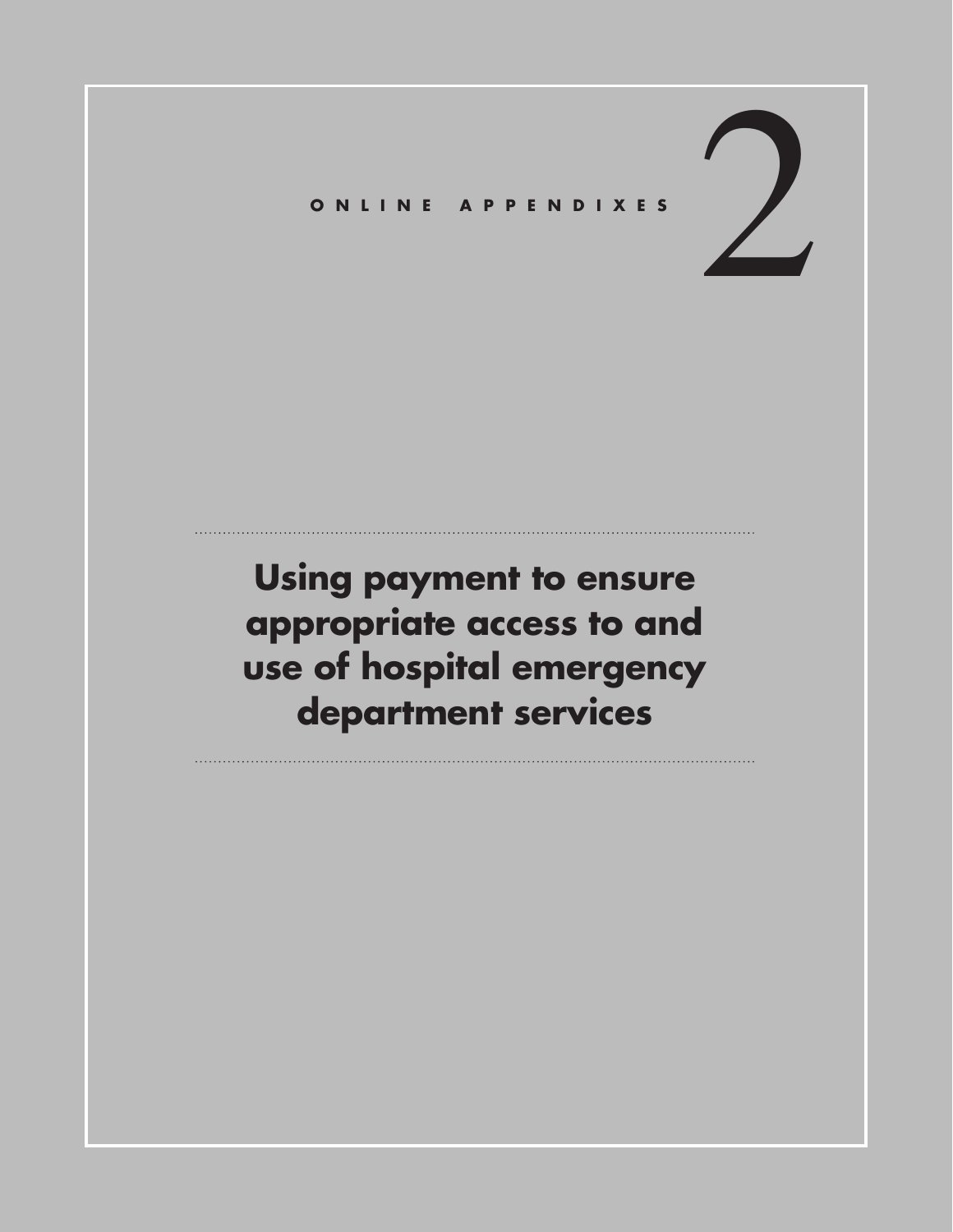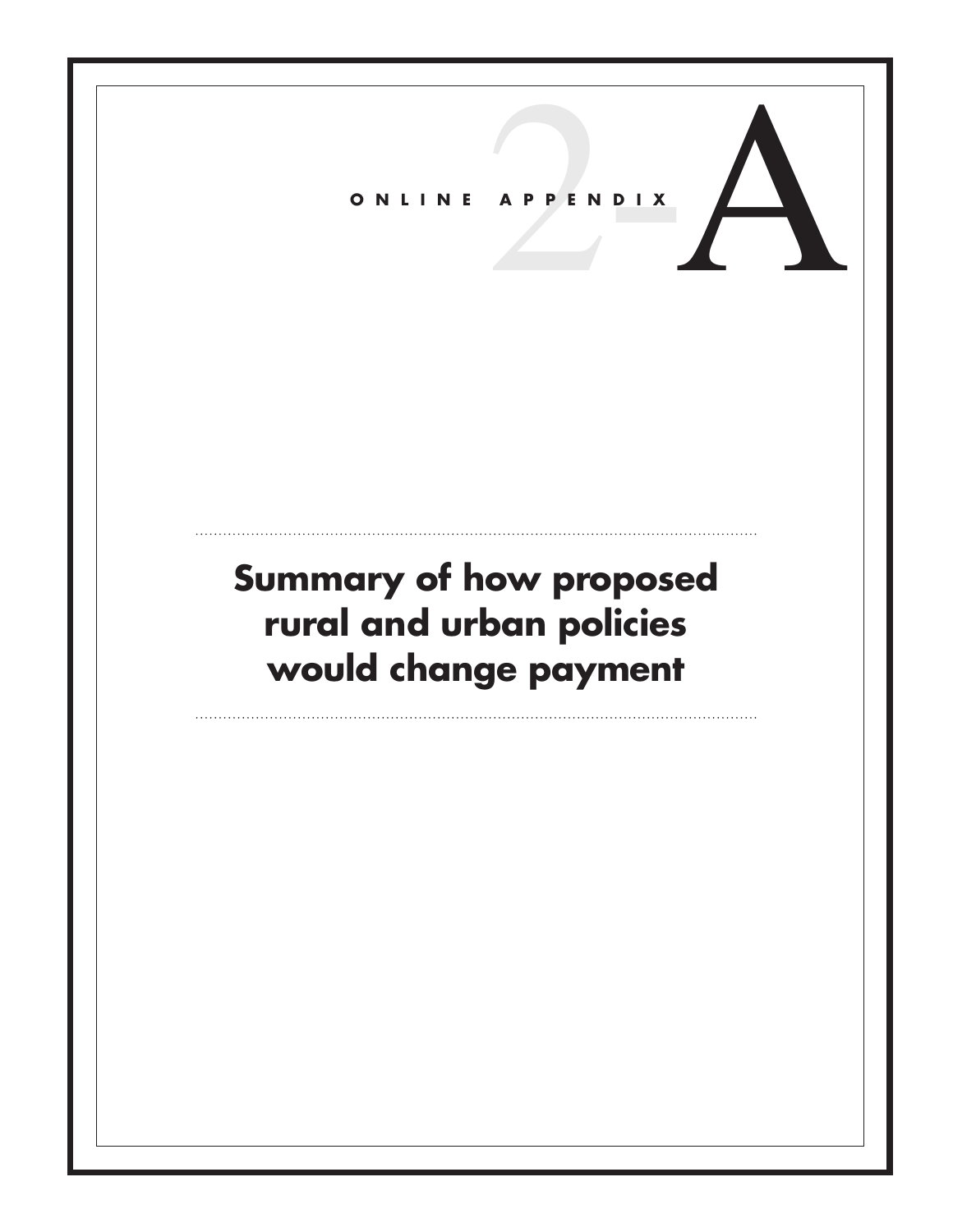## **2–A1 Summary of current and alternative ED payment policy options**

| <b>Type of ED</b>                                                                              | Number of EDs                                                                                                                     | <b>Medicare payment</b><br>(Level 4 ED service)                                                                   |                                                                                                                                    |                                                                                                                 |
|------------------------------------------------------------------------------------------------|-----------------------------------------------------------------------------------------------------------------------------------|-------------------------------------------------------------------------------------------------------------------|------------------------------------------------------------------------------------------------------------------------------------|-----------------------------------------------------------------------------------------------------------------|
|                                                                                                |                                                                                                                                   | Current                                                                                                           | <b>MedPAC</b><br>recommendation                                                                                                    | <b>Change in</b><br>payment                                                                                     |
| Rural                                                                                          |                                                                                                                                   |                                                                                                                   |                                                                                                                                    |                                                                                                                 |
| On-campus ED (PPS)                                                                             | 800                                                                                                                               | \$356                                                                                                             | No change                                                                                                                          | No change                                                                                                       |
| On-campus ED (CAH)                                                                             | 1,300                                                                                                                             | \$400<br>(average cost)                                                                                           | No change                                                                                                                          | No change                                                                                                       |
| Off-campus ED (PPS)<br>(within 35 miles of affiliated<br>on-campus hospital ED)                | $\approx 10$                                                                                                                      | \$356                                                                                                             | No change                                                                                                                          | No change                                                                                                       |
| Off-campus ED (CAH)<br>(within 35 miles of affiliated<br>on-campus hospital ED)                | <10                                                                                                                               | \$400<br>(average cost)                                                                                           | No change                                                                                                                          | No change                                                                                                       |
| Proposed policy:<br>For hospitals that closed,                                                 | Two rural hospitals that were<br>35+ miles from another hospital                                                                  | Payment = $$0$                                                                                                    | Payment = $$356$                                                                                                                   | $+$ \$356                                                                                                       |
| converted to an ED, and<br>are a certain number of<br>miles or more from other<br>hospitals    | closed since 2010, and 130<br>hospitals operating 35+ miles<br>from other hospitals had less than<br>1 admission per day in 2015. | Current law:<br>Medicare does not<br>pay any facility fee<br>to a stand-alone ED<br>35+ miles from a<br>hospital. | Proposed law:<br>Medicare would pay<br>a Type A facility fee if<br>the hospital converted<br>to a stand-alone ED.                  | (In addition, there<br>would be an<br>annual subsidy to<br>help cover fixed<br>costs of isolated<br>rural EDs.) |
| Urban                                                                                          |                                                                                                                                   |                                                                                                                   |                                                                                                                                    |                                                                                                                 |
| On-campus ED<br>Independent freestanding<br>emergency center<br>(unaffiliated with a hospital) | 2,500<br>190                                                                                                                      | \$356<br>\$0                                                                                                      | No change<br>\$0                                                                                                                   | No change<br>\$0                                                                                                |
| Proposed policy:<br>Off-campus ED (PPS)                                                        | 350 and growing                                                                                                                   | \$356                                                                                                             | \$250 (30% reduction<br>from \$356) if within<br>6 miles of on-campus<br>ED; \$356 if more<br>than 6 miles from an<br>on-campus ED | $-1106$<br>(no change if more<br>than 6 miles from<br>an on-campus ED)                                          |

Note: ED (emergency department), PPS (prospective payment system), CAH (critical access hospital). Payment rates are base facility payment rates for 2018 and would change with the local wage index. The CAH payment rates are from claims data from 2013 inflated forward to estimate the average payment per ED visit in 2018. The number of off-campus EDs are estimates. There is no requirement that these facilities file separate CMS identification numbers.

Table 2-A1 presents examples of Medicare's current payment rates for services provided at different types of emergency departments (EDs) and how those payments would or would not change under the rural and urban policies proposed in Chapter 2. The table outlines current payment rates and potential changes in payment rates for the most common (Level 4) ED visits. For example, Table 2-A1 shows that rural critical access hospitals currently receive a cost-based payment averaging about \$400 for an ED visit (second row of the table). That payment would

remain unchanged if they remained open. If a critical access hospital converted to a stand-alone ED, then under current law, the base payment would fall to zero. Under the proposed rural policy, payment for these facilities would change to \$356 (fifth row of the table). The table also shows that the proposed urban policy would decrease payment rates to urban stand-alone EDs located within six miles of an on-campus hospital ED from \$356 to \$250 for the most common (Level 4) ED visits. ■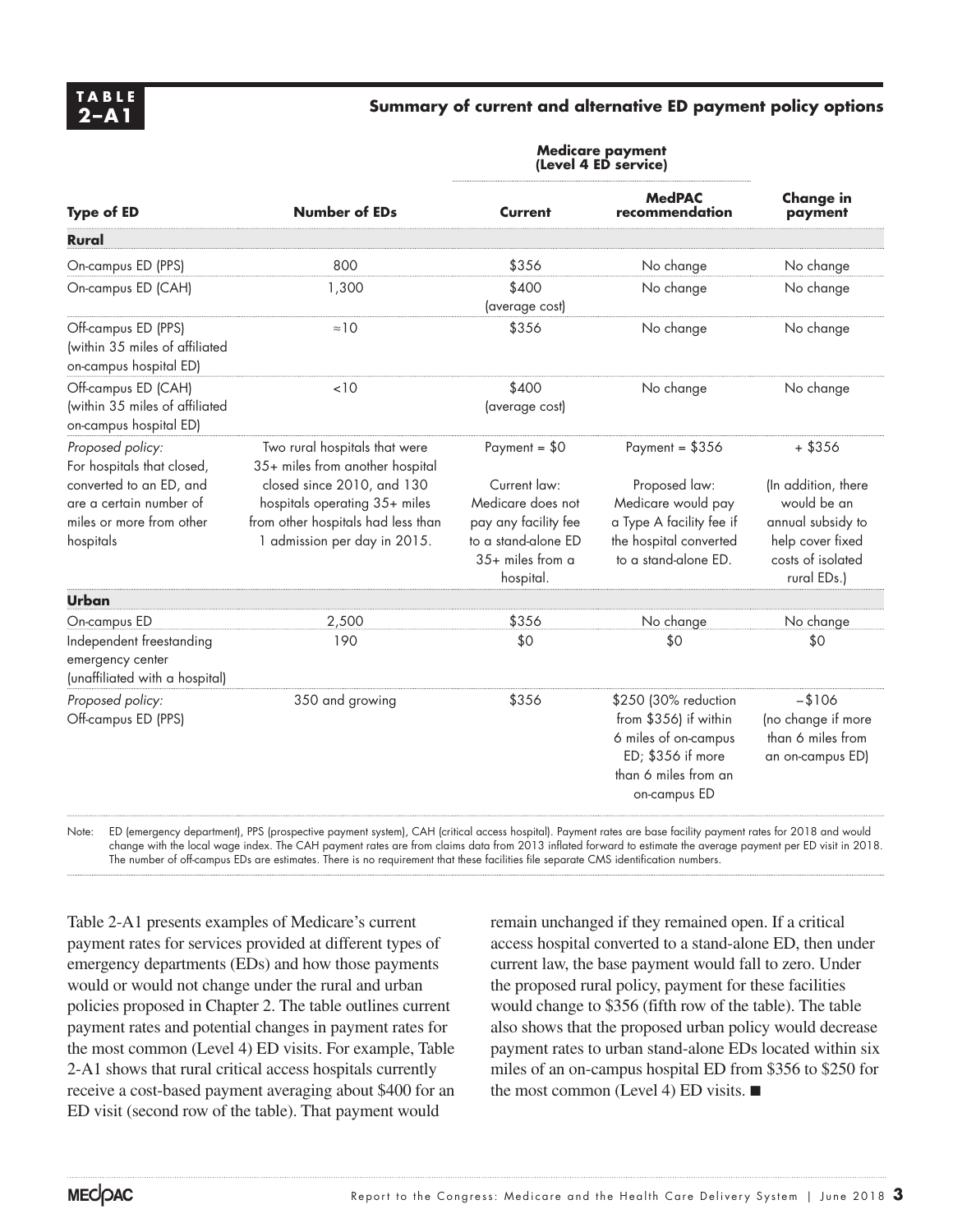